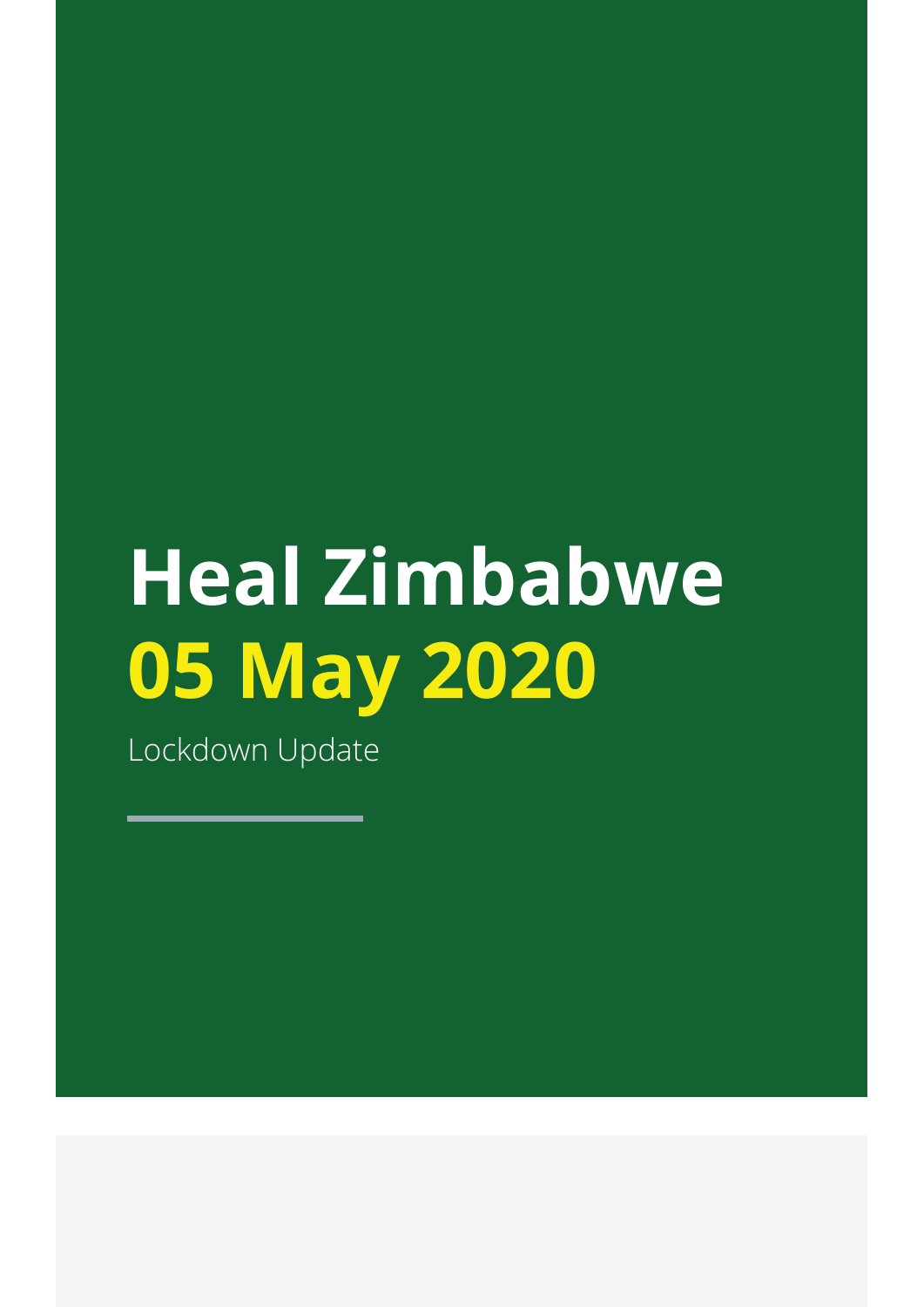# **Introduction**

#### **Issues covered in this Update**

In this report, Heal Zimbabwe's Early Warning and Early Response Situation Room provides an update on: how communities are responding to the extended lockdown, availability and cost of face masks, the conduct of lockdown enforcement officers, the availability and quality of health care services for COVID-19 and other diseases, and the availability of information on COVID-19 in local communities.

#### **Methodology**

A total of 4 000 trained Early Warning and Early Response Committee members and at least 5 000 community members who participate in HZT's outreach activities, CBOs operating in areas where Heal Zimbabwe operates and Heal Zimbabwe's Peace Clubs provides and verify information in this update.

#### **Presentation of Updates Manicaland Province Updates Mutasa**

Community members in Mutasa North Ward 31 Hauna Growth Point stayed in their homes. Both Hauna district hospital and clinic in Ward 31 were open and had most of the drugs. Mutasa district has not yet established a referral centre for COVID-19 cases. Shops in Ward 31 were open and community members continue to pay Ecocash agents between 35 and 40% for cash withdrawals.

#### **Buhera**

Community members in Ward 5 stayed in their homes. Community members from Ward 5 are not yet clear on where they can go for specialized COVID-19 services. There were no police officers enforcing the lockdown in the ward.

# **Chipinge**

Community members in Ward 16, Ward 3 and Ward 1 stayed in their homes. Bangwe Clinic in Ward 1, Kondo clinic in Ward 16 and Mutema Clinic in Ward 3 were open assisting emergency cases only. Chipinge

Most businesses throughout Chipinge were open for business. ZUPCO buses that carry people to work had many trips, especially in Chipinge town. Many employees wanted to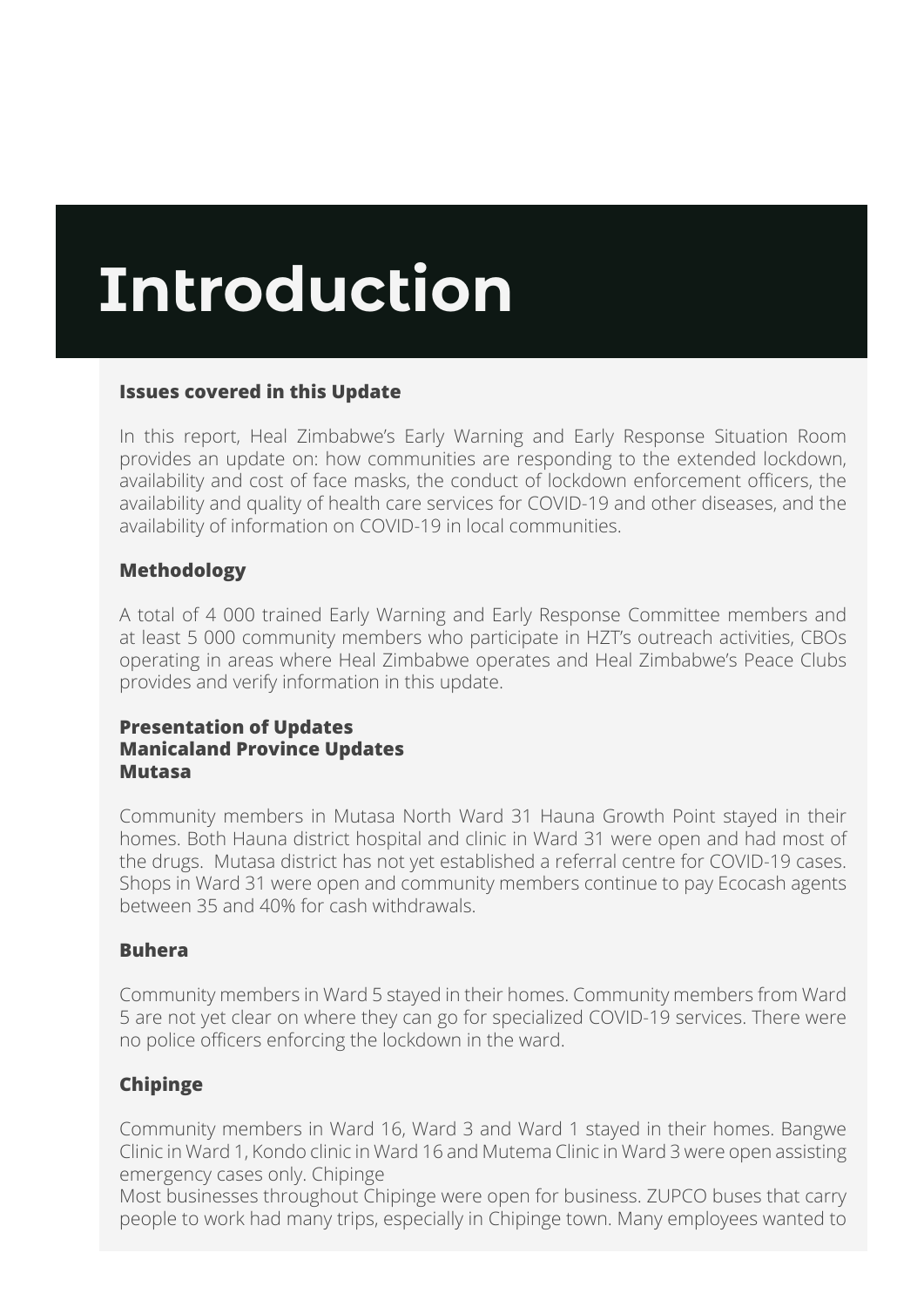check with their work place for any further instructions about how they would be operating for the second phase of the lock down. Most of the people in Chipinge town had homemade masks.

Police and soldiers manning the roads were also demanding that everyone puts on a face masks. There were also reports that some people had to collect used masks from bins, wash them or simply re-used them in their dirty state.

People looking for menial jobs in the tea, a coffee and Macadamia plantation has increased. Those coming to the plantations seeking for jobs were not wearing masks nor practising social distance. Police had to intervene and ensure that these job seekers observe social distancing. In ward 5 of Chipinge, female Councilor Nhengu spent the day re-orienting the ward committees that were selected to record the beneficiaries of donor aid including for social welfare. The gatherings comprised of 10 people each and observed social distance with most of them having homemade masks.

Many people spent hours waiting for transport along Tanganda-Chiredzi highway. ZUPCO buses were unable to meet the demand. However, community members highlighted that there was confusion on whether they should produce letters to the police and soldiers who were manning roadblocks..

# **Chimanimani**

Community members in Ward 5 and Ward 20 were seen roaming around Business centres. However, community members from Ward 8 Nyanyadzi area expressed concern over rumours that had circulated on social media highlighting that there was a COVID-19 suspect at Nyanyadzi Clinic.

#### **Nyanga**

On 3 May 2020 Nyanga North MP Chido Sanyatwe held a meeting at Kazodzo Primary School, in Ward 3. The meeting was attended by 17 Village Heads and local ZANU PF position bearers. Participants at the meeting did not observe social distancing, and there were no disinfectants despite the fact that people were shaking hands. All 17 Village Heads received 50kgs of rice after the meeting.

#### **Makoni**

Community members in Ward 15, Ward 13 and Ward 16 stayed in their homes. Rupfende clinic in Ward 15, St Theresa Hospital, and Tandi Clinic in Ward 16, Headlands were open for emergency cases only. Nurses in these institutions were still complaining over lack of personal protective equipment.

#### **Harare Metropolitan Province Budiriro** 1

It was business as usual for community members in Budiriro 1.Police officers moved around Budiriro 1 at around 08:00hours urging residents to stay indoors. Supermarkets in Budiriro 1 were open and had most of the basic commodities.

#### **Chitungwiza**

Community members in Zengeza 4 stayed in their homes. However, there has been an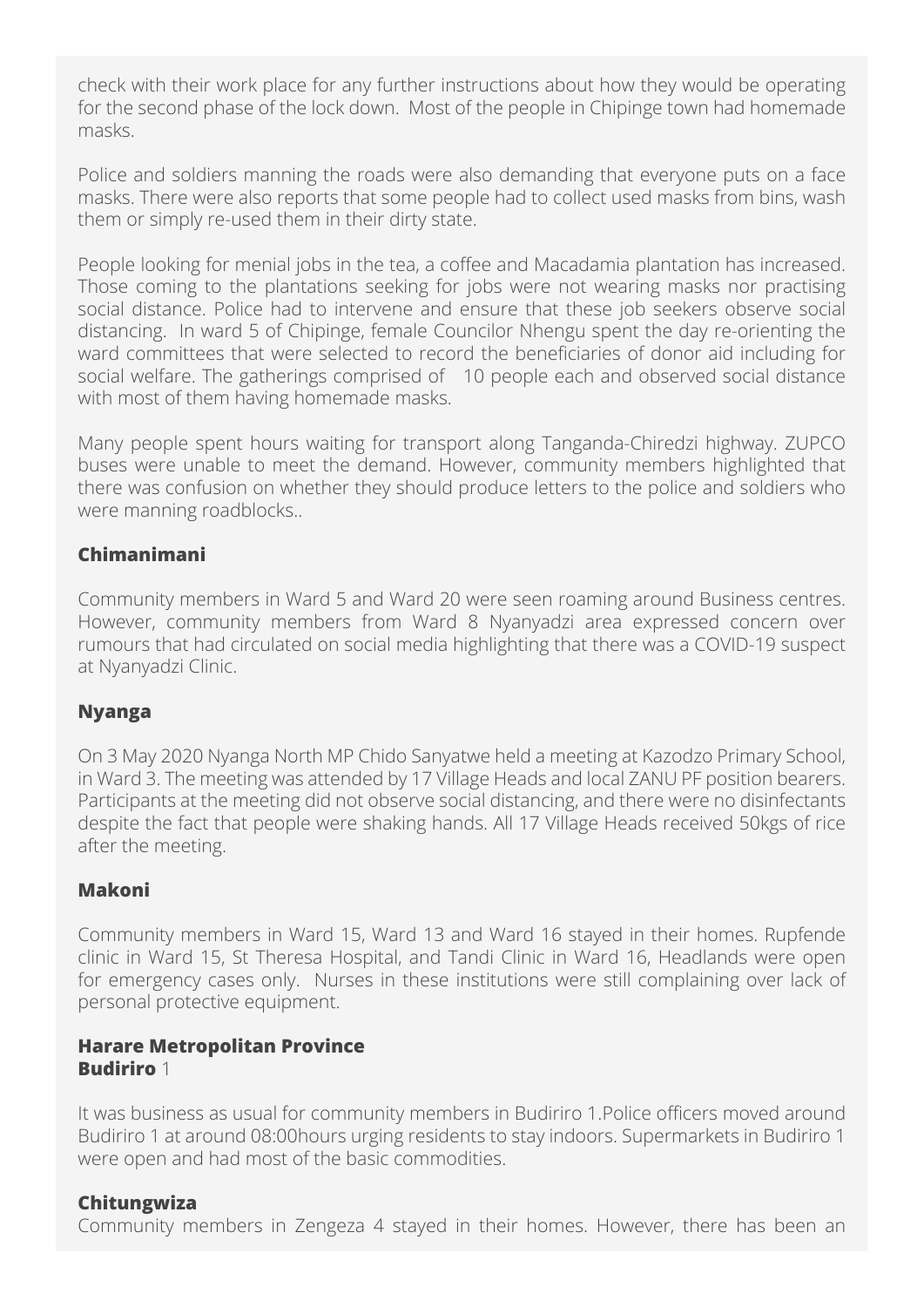increase in the movement of people since the announcement of the extension at Makoni business centre. Community members were queued for subsidized mealie meal from as early as 0100 hours at Gains and OK Makoni. Police officers were seen moving around Zengeza 4 shops at around 10:00hours encouraging everyone to wear masks and observe social distance. Zengeza 4 hospital was open and most of the drugs were available.

# **Highfield**

Community members in Ward 24 stayed in their homes. Highfields Poly Clinic in Ward 24 was open although nurses were complaining over shortage of protective clothing to help them perform their duties safely.

### **Masvingo Province Bikita**

In Bikita community members are still staying in their homes. However in Ward 32, people were gathered at a neighbourhood police homestead in Vurayai village drinking traditional beer. People were not wearing masks. People who visited Nyika Growth Point without masks were sent back home by police officers. Most people were using their head wraps and towels as masks whilst others were even using T-Shirts to cover their mouths and noses. Community members highlighted that they could not afford proper masks, which are being charged at US\$1.00. Most shops at Nyika Growth Point are running out of stock.

# **Gutu**

Gutu community members continue to stay in their homes. Police are turning away who move around shops without face masks.On the 4th of May, the Department of Social welfare distributed maize at Steven shops in Ward 6, without observing social distance and most community members were not wearing masks. This was despite the fact that health technician was there and even addressed at the distribution and encouraged people to wear masks. At the shops the masks are being sold at USD\$1.00 each and the Councilor advised that people should make their own at their homes.

# **Zaka**

Community members in Zaka continue to stay in their homes and police officers were chasing people who were moving around shops without masks. On the 5th of May, community members attended a funeral in Ward 19 and a majority of them were clad in home-made masks. However, community members complained that they were failing to put on masks for a long time. Most of the people would touch the masks from time to time and others would even remove their masks when talking. Community members also highlighted that they were using wrong material and this was blocking sufficient inflow of air through the mask. On the 4th of May, CARE International distributed food aid in Ward 19 at Chipezeze primary school. Social distancing was well observed and community members were washing their hands throughout the distribution process.

# **Mwenezi**

Community members from Neshuro Growth Point continue to stay in their homes. However, today the 5th of May, only a few people were wearing masks around shops. Police officers continue to move around urging people to wear masks whenever they are in public places.

# **Chivi**

Community members from Chivi continue to stay in their homes and police officers were turning